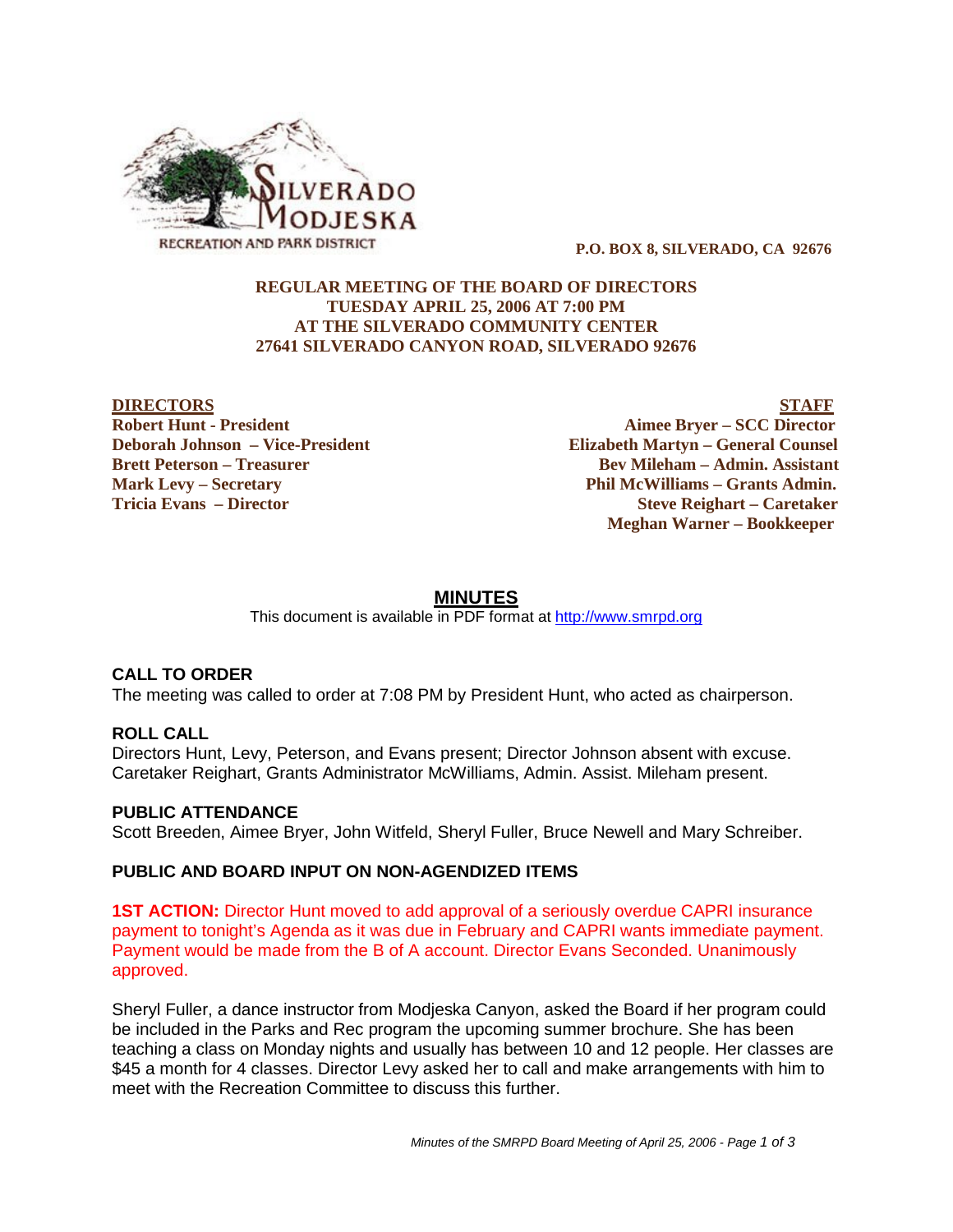## **CONSENT CALENDAR**

The Board received LAFCO correspondences and will discuss them further at the next Board meeting. Director Levy had questions about an easement that was deeded to the District in Williams Canyon. Mary Schreiber will investigate the status of the easement.

**2ND ACTION:** Director Levy made a motion to approve the Consent Calendar. Director Evans seconded. Unanimously approved.

## **PAYMENT OF DISTRICT BILLS**

**3RD ACTION:** Director Evans made a motion to approve payment of transmittal 04-06C for \$150.00 total for Directors' compensation for the Regular Board Meeting of April 11, 2006 to: Director Levy \$50.00 Director Hunt \$50.00 Director Evans \$50.00 Director Peterson seconded. Unanimously approved.

**4TH ACTION:** Director Peterson made a motion to approve payment of transmittal 04-06D for \$2,436.23 total to:

| <b>SCE</b>                          | \$626.48 | Inv. dated 4-12-06                              |
|-------------------------------------|----------|-------------------------------------------------|
| <b>SMRPD (B of A Acct) \$454.17</b> |          | Reimbursement, Bonnie Smith CK#1386             |
| <b>Phil McWilliams</b>              | \$751.64 | Reimbursement, & Inv. 03-2006 (Grants Admin.)   |
| McCormick, Kidman                   |          |                                                 |
| &Behrens                            | \$510.00 | Statement #11893 (General Counsel)              |
| <b>Home Depot</b>                   | \$71.94  | Inv. dated $4-5-06$                             |
| <b>HCD</b>                          | \$22.00  | Modular Bldg registration renewal for 2005-2006 |
|                                     |          |                                                 |

Director Evans seconded. Unanimously approved.

# **SILVERADO CHILDREN'S CENTER**

SCC Director Aimee Bryer presented the Monthly Report. Enrollment went up two more children this month with 57 total children enrolled.

A Parent Work Day and Parent Teacher Conferences will be held on May 6. Open House will be held on June 8. A spaghetti fundraiser is being planned and T-shirts are being sold to off set costs for the summer program. A Harvest festival is being planned in the fall. The Chili Cook-off fundraiser at Irvine Lake raised \$3,000.

CAPRI waiver forms are almost complete with only four signatures still needed. All signatures will be completed before the end of June. The forms are now an integral part of the Enrollment Contract.

The Children's Center is seeking a \$10,000 grant that will be used for school improvements and a project in back of the Modjeska Community Center. Director Hunt said the Children's Center has made a remarkable financial turnaround, noting that the P&L Statement for March was \$8,500 in the black

### **GRANTS ADMINISTRATORS REPORT**

Phil McWilliams, who is also the Project Manager, conferred with the Board to evaluate the four bids received for the Silverado Renovation Project. The Board selected the low bidder, Vargas Structures, for a total bid amount of \$179,400 and an estimated completion time of 45 to 60 days from start of construction. References received were excellent, including a similar renovation project for the City of Upland. A protest regarding completeness of the two lowest